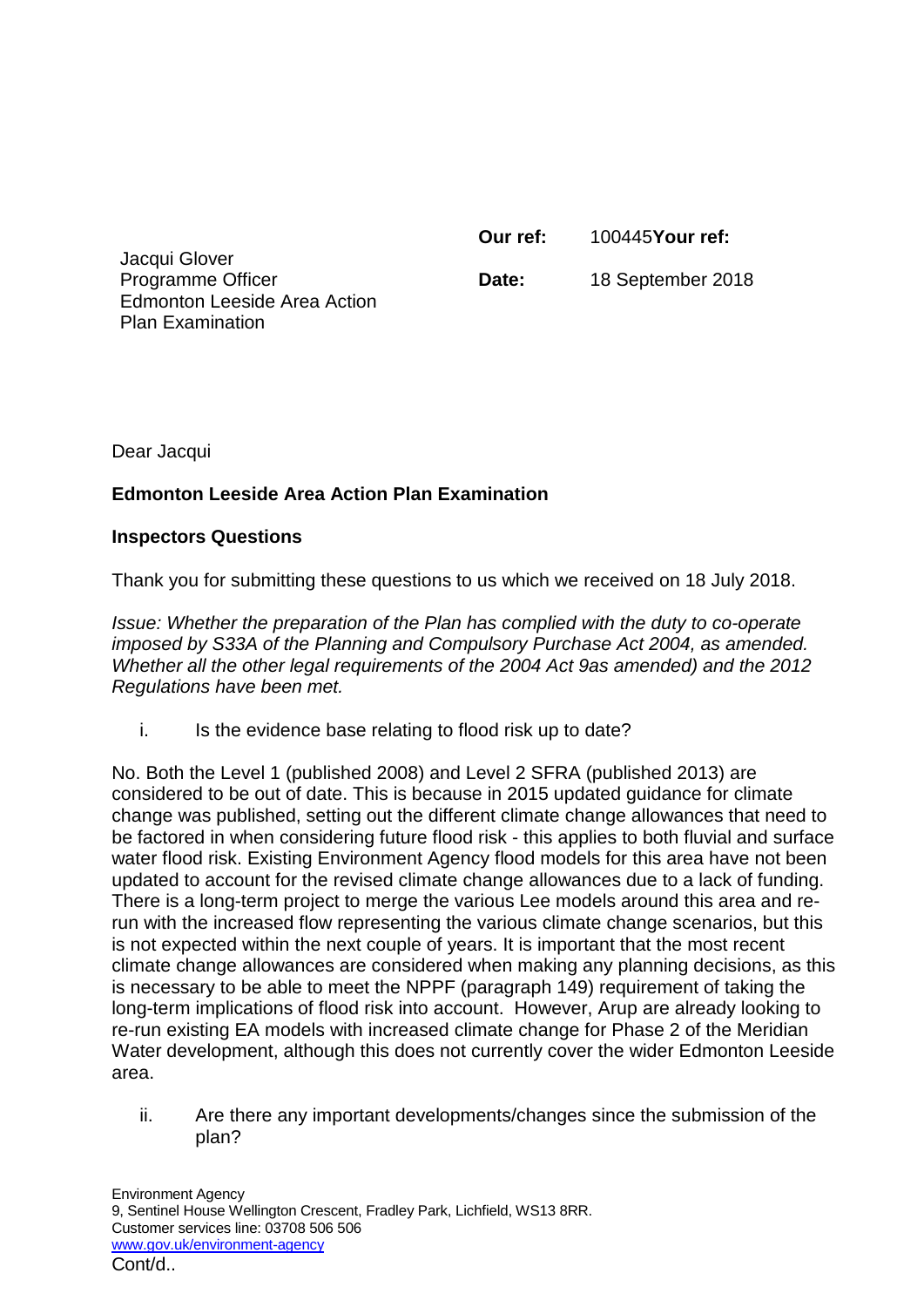No, as far as we are aware there have not been any developments or changes since the submission of the plan.

*Issue: Whether the policies in the Plan are consistent with the aim of the Framework, to mitigate and adapt to the effects of climate change?*

i. Is the 2013 Strategic Flood Risk Assessment (SFRA) and the recommendations within it a sound basis on which to base the comprehensive redevelopment of the site?

The recommendations within the 2013 SFRA are sound, but this requires them to be based on up to date information, with the correct climate change allowances being used to consider future flood risk. However we appreciate our existing flood models for the area have not been updated yet to account for the revised climate change allowances.

ii. The Level 2 SFRA recommendation in 4.67 states "that the Sequential Test is to be applied within the site, steering development towards areas of low flood risk but where this is not possible, in making their allocations, the Council will need to be satisfied that the Exception Test can be passed" Is this approach realistic or appropriate for Meridian Water, given the high densities proposed?

It is difficult to say whether or not the approach is realistic without knowing the expected impact of the climate change scenarios. Once climate change has been taken into consideration, we could see the floodplain extending into previously unaffected areas, as well as a greater depth of flooding in those areas already at risk. Based on current modelling of the 1 in 100 year 20% climate change scenario then then sequential approach within the site itself does seem realistic, and we would recommend this wherever possible, but it is unclear what the 1 in 100 year 35% and 1 in 100 year 70% climate change (recommended allowances) scenarios will look like on the site.

iii. How does this approach accord with the guidance in paragraph 104 of the framework?

Paragraph 104 of the previous version of the NPPF stated 'for individual developments on sites allocated in development plans through the Sequential Test, applicants need not apply the Sequential Test'. However, we would strongly advise that the ST is still undertaken for individual sites within the Meridian Water area due to its size and the level of flood risk within the area, which is expected to increase once the most up to date climate change scenarios have been taken into consideration. Although this does not accord with the NPPF, the level of flood risk within Meridian Water should not be overlooked when siting individual developments, as we would expect to see the most vulnerable uses being located within areas of lower flood risk.

iv. Does the plan strategy in relation to flood risk adequately reflect cumulative flood risk and the aim of reducing flood risk?

No, it doesn't reflect cumulative impact as it doesn't assess the updated climate change effects. The storage area proposed in Lee Valley Park will be designed to make flooding no worse, it won't result in a flood risk reduction. Also, policy EL8 focuses on the 'management' of flood risk and that developments should not increase flood risk elsewhere; there is no mention of reducing flood risk.

v. Does the plan make realistic assumptions about upstream and downstream flood storage?

Cont/d.. 2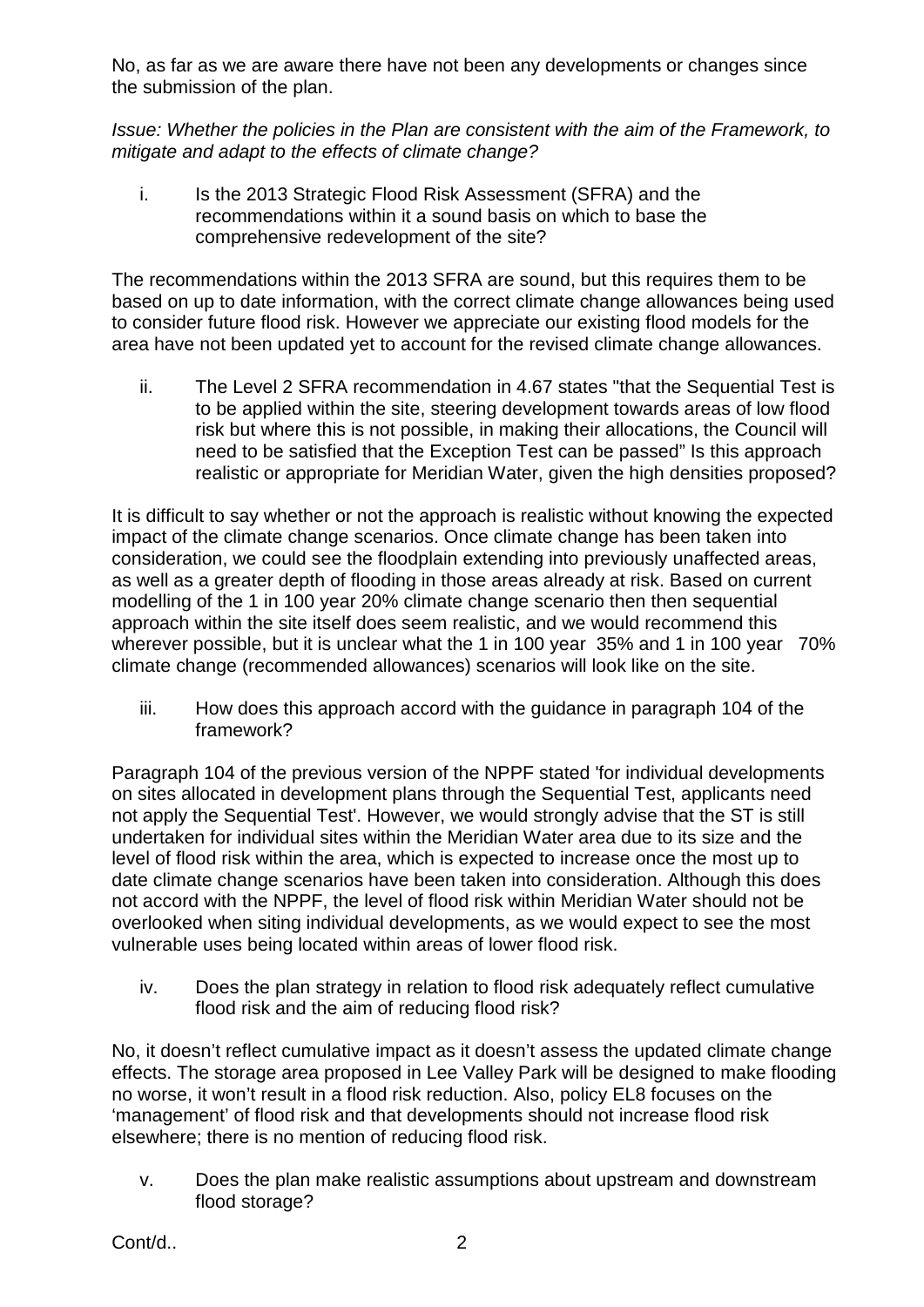The original idea from the local authority was to create an upstream storage area which has been replaced in favour of a storage area adjacent to the site at Lee Valley Regional Park. Realistic assumptions have been made as far as they have broadly assessed that there will be space to provide the required storage so that flood risk is made no worse (but not reduced). Downstream storage is not a factor.

vi. Should the plan to make specific provision for flood risk infrastructure and surface water drainage?

No the plan does not need to make further specific provision for flood risk infrastructure aside from that already identified. The storage area set aside in Lee Valley Park could be made larger if necessary for climate change mitigation as there is sufficient space. The provision of surface water drainage infrastructure should be informed by the Surface Water Management Plan recommendations, which the Lead Local Flood Authority would lead on.

vii. Should the plan make specific provision to address issues relating to land contamination within the plan area, including the potential effects of development in SPZ's?

We set out in our response to the proposed submission consultation the specific environmental constraints present in the plan area, including the groundwater aquifers (Thanet formation and Lambeth Group secondary aquifer overlying the chalk aquifer), the variation in thickness of the London Clay which can offer a level of protection, and the potential for contamination due to the legacy of historic industrial uses. Groundwater Source Protection Zones are zones surrounding an abstraction point for public water supply and denote the travel time for water and pollutants to reach the abstraction point from source. For example, there is a 50 day travel time for water and pollutants to reach the abstraction point in Source Protection Zone (SPZ) 1 and therefore it is the most sensitive zone. SPZ1 and SPZ2 are both present within the plan area surrounding a number of permitted abstraction points for public water supply.

Therefore we think the plan should make specific provision to address issues relating to land contamination in the plan area, however we recognise that there is a borough wide policy (DMD 66 Land Contamination and Instability) within Enfield's Development Management Plan adopted 2014. DMD 66 sets out the specific requirements for planning applications where land contamination may be present, including initial assessments followed by further site investigations and remediation strategies. Therefore we no longer consider it necessary to include a standalone policy to address land contamination including the requirement to submit a Preliminary Risk Assessment. We will continue to work with the Council on the emerging Local Plan to ensure the issue of groundwater protection and land contamination is considered across the borough.

We have however asked the Council to consider additional wording for Policy EL11 Building Form at Meridian Water (Part C) to acknowledge that the underlying ground conditions and presence of contamination may impact on the design of tall buildings specifically the depth of foundations. The Council has recognised this issue may impact on the height of tall buildings and density and we acknowledge technical assessments can be carried out at the masterplanning stage and site specific proposals. However, without some reference to this in the ELAAP we are concerned this issue will be overlooked or not considered significant in the masterplanning stage or site specific proposal stage. We refer the Inspector to refer to the Statement of Common Ground for